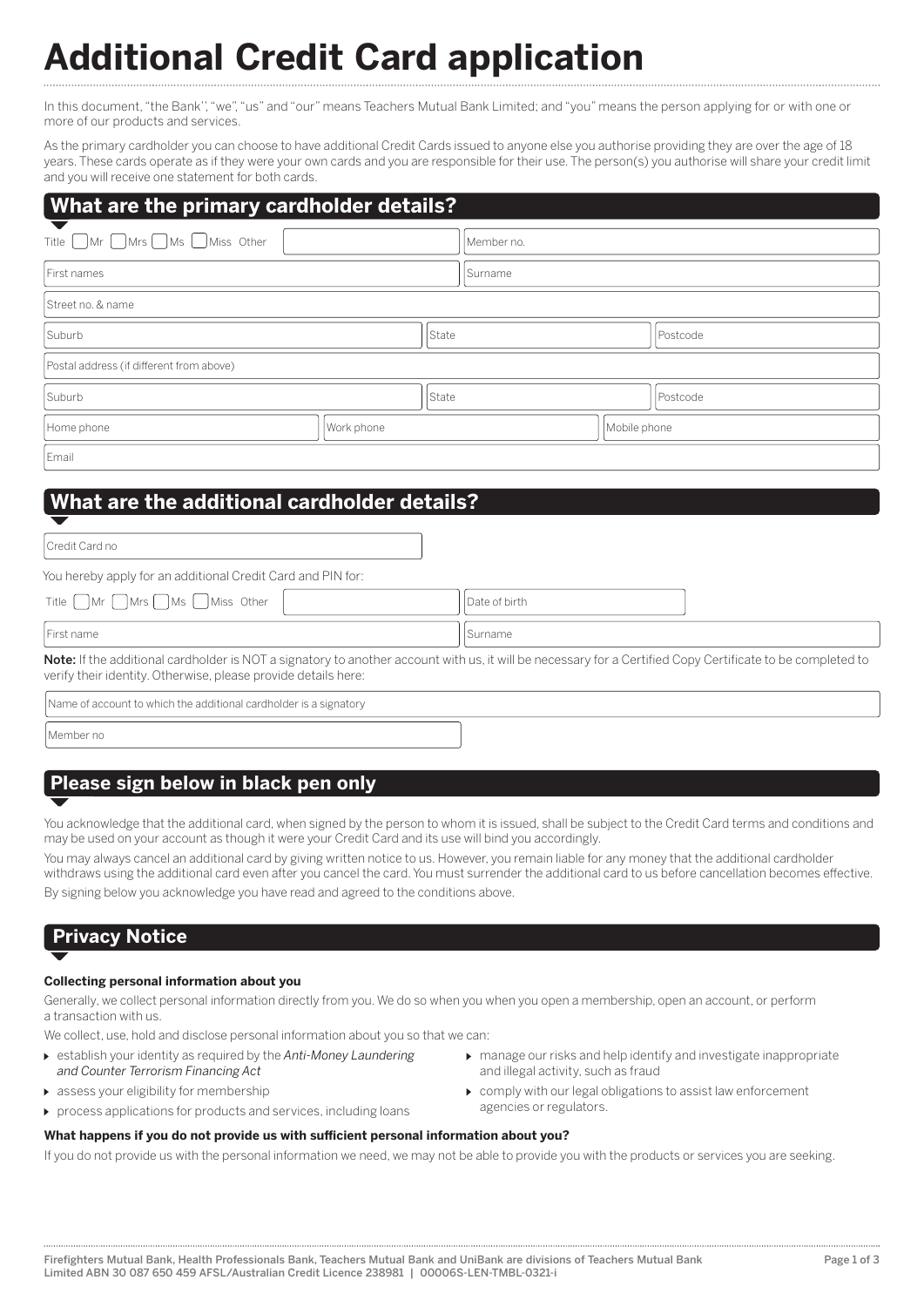## **To whom do we disclose personal information?**

The types of people and entities we disclose personal information about you to include:

- **D** organisations which provide or confirm information
- to verify your identity
- contractors for statement production and delivery, card and cheque production
- **b** brokers, agents and advisers acting for you
- persons and organisations who assist us in monitoring recorded calls for the purposes of quality assurance, training and acknowledgement
- **I** lenders' mortgage insurers and valuers

## **Electronic verification of identity**

- $\triangleright$  our auditors, insurers and re-insurers
- employers or former employers (to verify employment in the case of loan applications)
- government and law enforcement agencies or regulators
- credit reporting bodies and other credit providers and
- $\triangleright$  organisations that help identify and investigate inappropriate or illegal activity, such as fraud.

As noted above, we are required under the Anti-Money Laundering and Counter-Terrorism Financing Act to collect and verify information relating to your identity. Subject to your consent, we will disclose your name, address and date of birth in order to access identification information electronically held by credit reporting bodies, the government's Documentation Verification Service (DVS)<sup>1</sup> and other public records.

To access such information, we use a service provider registered under the DVS. The service provider, may, for verification purposes on our behalf:

- request that a credit reporting body provide us with an assessment as to whether your personal information matches that held in their credit information files. (In preparing this assessment, the credit reporting body may use the personal information of other individuals);
- $\triangleright$  disclose your personal information to the DVS:
- search other public records.

If you do not consent to this process, alternative forms of verifying your identity are available on request.

If we are unable to verify your identity using the above methods, you will be provided with a notice to that effect. You may then be asked to provide further evidence of your identity. If we are unable to verify your identity to our satisfaction, we will not be able to admit you to membership or provide you with the services or products you seek.

#### **Our Privacy and Credit Reporting Policy**

Our Privacy and Credit Reporting Policy is available on our website. It contains information about:

- how we collect, use, hold and disclose your personal information
- how you can access personal information about you
- $\triangleright$  how you can seek correction of that personal information
- how you may complain if you think we may have breached your privacy
- $\triangleright$  how we will deal with your complaint and
- $\blacktriangleright$  how we manage credit information.

## **Sending information overseas**

Depending on our commercial arrangements, we may disclose personal information about you to business partners with operations overseas or who store personal information overseas (e.g. providers of Lenders' Mortgage Insurance ("LMI").

One of our LMI insurers, QBE Lenders' Mortgage Insurance Limited ABN 70 000 511 071, sends personal information to its related companies and service providers in India and the Philippines. For more information on QBE LMI's privacy policy, visit their website, qbelmi.com.

## **How to contact us**

If you have any queries regarding privacy, use any of the methods set out below:

 Teachers Mutual Bank Limited Address: 28-38 Powell Street, HOMEBUSH NSW 2140<br>Phone: 13 12 21 13 12 21 Email: privacy@tmbl.com.au

Post: PO Box 7501, SILVERWATER NSW 2128

1 The DVS is a national online system that allows personal identifying information about individuals to be compared against government records. Your information will be matched against that held by the relevant government department or agency. You can find out more about the DVS on their website.

## **Acknowledgment and consent for electronic verification of identity**

I confirm that I am authorised to provide the personal information presented and consent to my information being disclosed to:

a credit reporting body and

relevant government record issuers and record holders

for the purposes of verifying my identity.

# **Your signature and date**

## Primary cardholder **Additional cardholder** Additional cardholder

Signature Signature (Date Signature Signature Signature Signature Signature Signature Signature Signature (Date